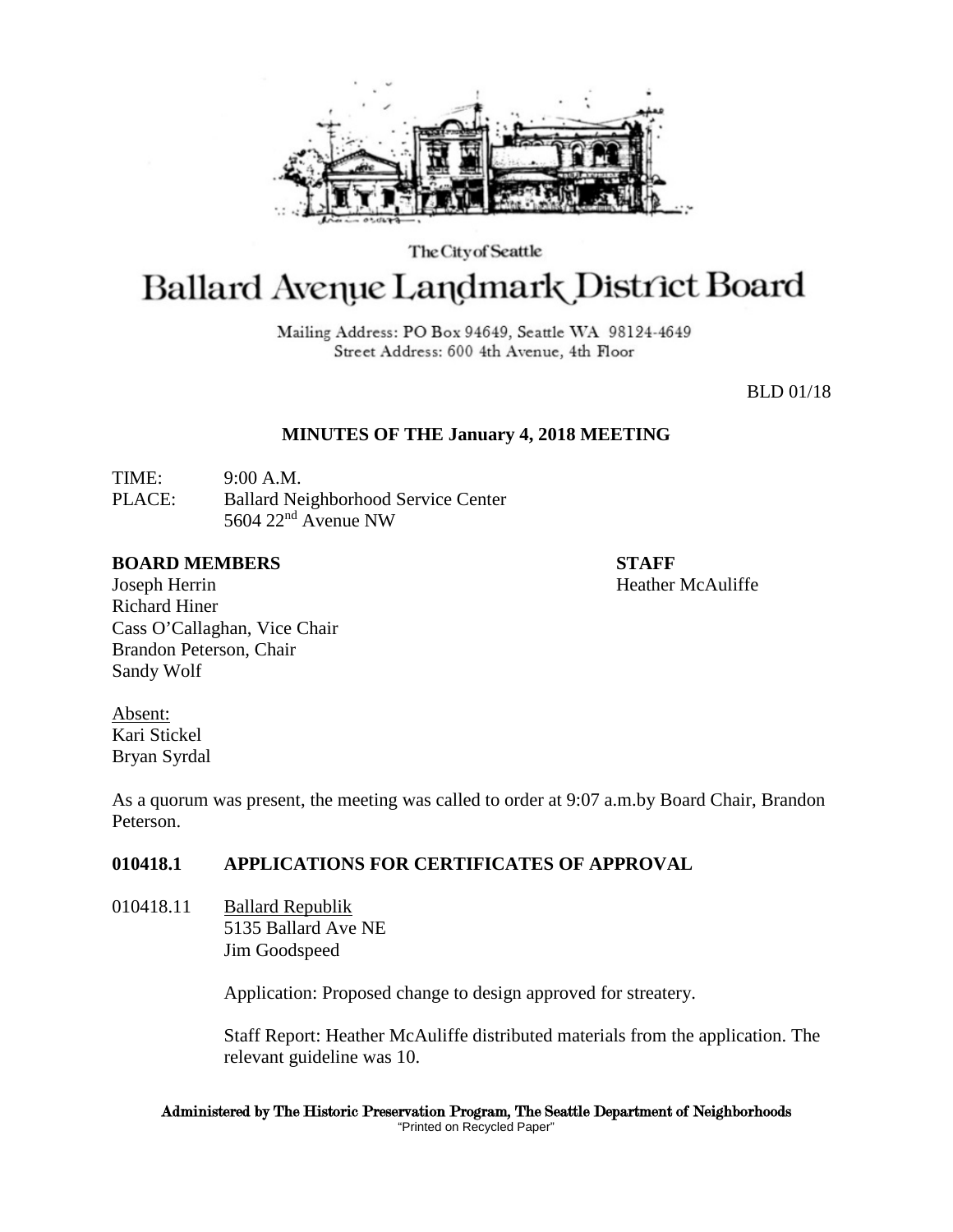Applicant Comment: Jim Goodspeed, architect, explained that SDOT is requiring that the seating area be 20 feet back from the stop sign. For that reason, the shape has been changed to be square. He ran through comparisons between the previously approved and the proposed designs.

Public Comment: There were no comments from the public.

Board Discussion: Board members concurred that the proposed design met Guideline 10.

Motion: Joe Herrin made a motion to approve the application as presented. Rick Hiner seconded the motion.

MM/SC/JH/RH 5-0-0

#### **010418.2 BOARD BRIEFING**

010418.21 5429 Ballard Ave NW (formerly People's Pub) John Geurts

Briefing on proposed changes to façade.

John Geurts, architect, explained that some changes are proposed to the façade as part of tenant improvements. Some additional work is planned on the alley side of the building. Adam McQueen explained that the new business will be a Nordic inspired bar.

John Geurts showed renderings to the board and explained that they are proposing a new door and new windows, and to uncover transoms to increase the light. The windows would be awning style to enliven the street. He said they are considering painting the 1950s sandstone veneer material with masonry dye. He explained that the windows could be a folding window system or a sliding door that could be opened. He next went through changes that were proposed to the alley side of the building, including replacement of windows and one new window to be added to the north side. He showed where there would be a new exhaust hood in the north elevation.

Public Comment: Brett Hawley, property manager, introduced himself and said the landlord is in agreement with the proposed changes.

Board Discussion: The Board expressed concerns about the bifold windows – their bulkiness and impact to transparency in the storefront, noting that the guidelines require glazing across the storefront with minimal mullions. The Board explained that dyeing the sandstone veneer is prohibited by the guidelines.

There was a discussion about options to modify the storefront in ways that would meet the guidelines.